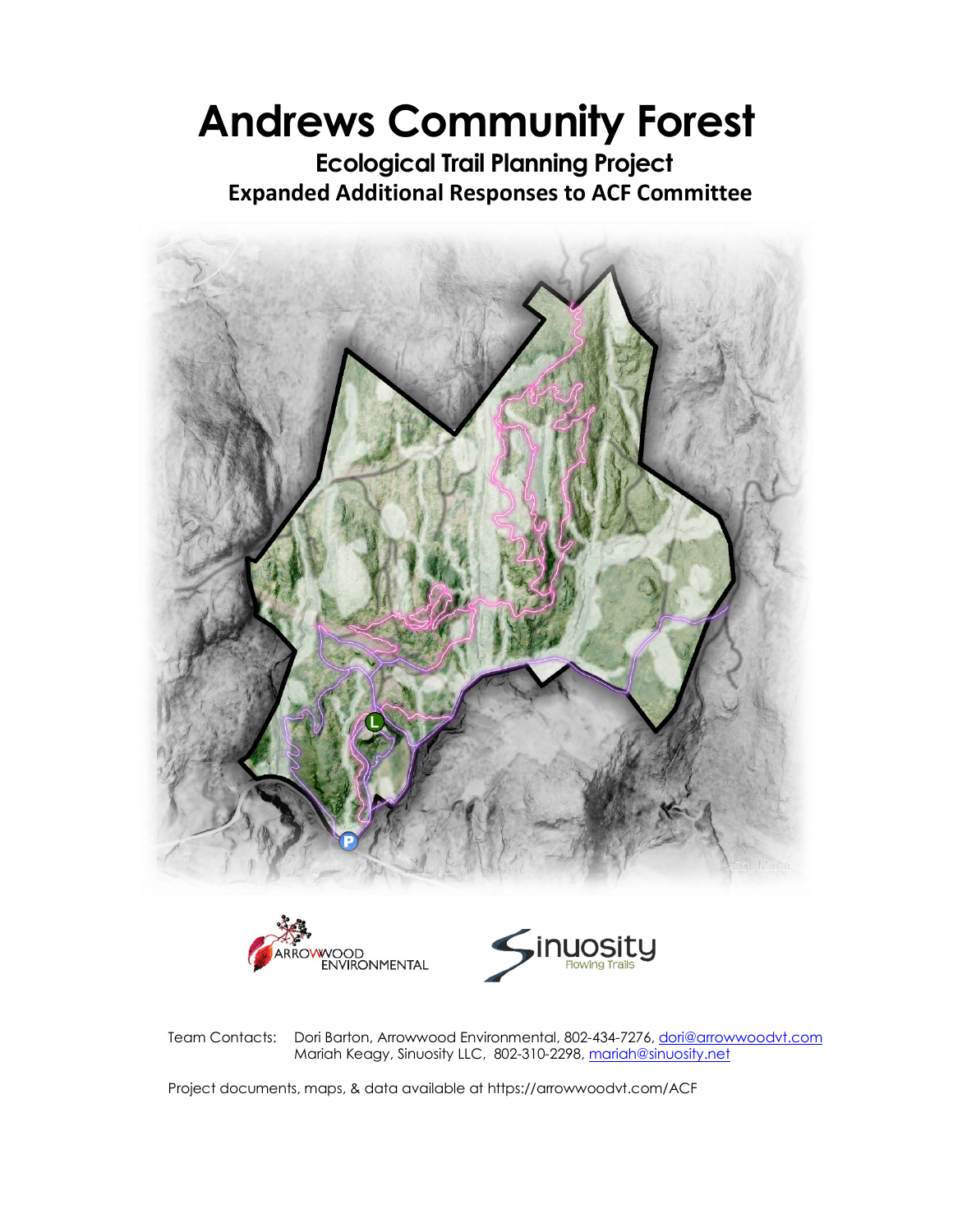## Expanded Questions

*Please refer to recording of Presentation of ACF Ecological Trail Design and original ACF Ecological Trail Design Report for additional and background information.* 

**Question 1: If we wanted to reduce trail mileage/number in the northeast quadrant for the benefit of wildlife and other ecological values, how would you recommend we do so? What are the pros and cons of doing so, from both the ecological perspective and the trail use perspective?** 

Response: In order to reduce mileage in the northeast quadrant of the property, there must be a shift to a more defined ranking of priorities, with a de-valuation of some current priorities. As requested, the current mixture of designed trails provides:

- **Sustainable connectivity for pedestrians and bikers** to the Sip of Sunshine trails, taking into account all the necessary variables for this, in addition to **trail user safety and mitigating user conflict.**
- **Ecological considerations equally weighed** with recreational considerations, with **impacts mitigated** to the greatest degree possible while still meeting the desired goals of the trail design, to the best degree possible.

#### **Trail Use Perspective**

While a goal was to design multi-use trails where possible, this was not possible in parts of the northeast portion of the project due to the general steepness of the terrain, and the differing needs of pedestrians and bikers in dealing with this steeper terrain (with numerous large rock outcrops and steep banked streams). In order to provide access to the connectivity in this area, bike and hike trail users were separated for both safety and sustainability. Additionally, trail directionality had to be added to get bikers safely and sustainably through the challenging terrain that climbs to the last pitch/spur connecting to the Sip of Sunshine. Thereby, each trail segment accommodates safety and sustainability for the trail user groups to provide equal access to this area (and the connectivity) it provides.

East Climb- (Average 6% grade) Bikers need a gentler grade for climbing than an average hiker. In order to create this, trails on steeper slopes must traverse as much as possible, climbing in between turns to link the traverses. The tightness of the turns is necessary for the stacked nature of some of these traverses in order to reduce stream crossings. Tight turns for downhill bike traffic lead to user created erosion from heavy braking, therefore, what makes it suitable for uphill travel up a steep slope, does not support sustainability for downhill travel. Additionally, these long traverses are less enjoyable for pedestrian traffic and can lead to user created erosion from "cutting switchbacks" by humans and their dogs. While it is technically suitable for pedestrian traffic, this unavoidable factor makes it less ideal for this user group.



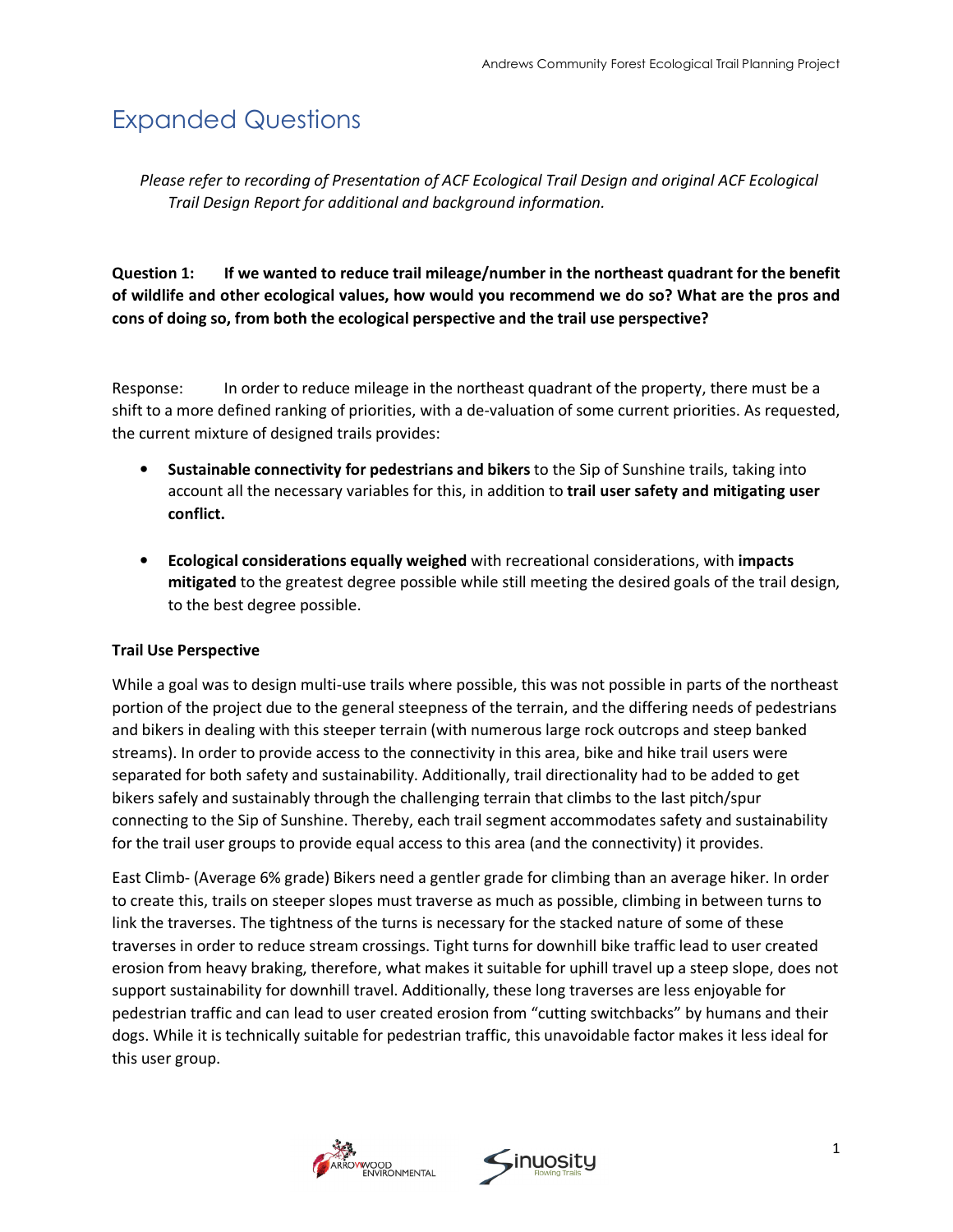Hemlock Valley- This trail utilizes an existing forest road as much as possible to limit new trail construction and pass quickly through the hemlock deer wintering area without lengthening the route more than necessary. In areas where this existing route is not sustainable for trail use (poor drainage, steep grades), the trail diverts off the skid road with relatively tight switch-backed turns. These turns are designed to be efficient for pedestrian traffic, and while they are bikeable, they are not designed to hold up to downhill bike traffic from every visitor to the network (which could lead to increased user created erosion). The steady 8% grade is also steeper than ideal for uphill bike traffic.

Ridgetop Trail- This more ledgey and lightly technical trail is the most sustainable route downhill for bikers because of the stable rocky slope it traverses. The layout will provide a sustainable way down, without inviting excessive speeds or heavy braking (a source of user created erosion). However, it is not advisable to route all of the pedestrian travel on this trail to reduce the likelihood of user conflict.

To reduce mileage by eliminating one of these trails, project priorities would need to be changed or reprioritized. As a whole these trails provide for the most sustainable and safest recreational experience for all the target user groups, while maintaining the smallest ecological footprint possible to meet these project priorities. If any of the trails were to be eliminated, some of these original project priorities would not be met to the optimal degree and would essentially be de-prioritized compared to the other priorities/goals.

Options for de-prioritization could include: (but **ARE NOT proposed or recommended**)

- Connectivity to Sip of Sunshine for hikers. Potential action: Removal of the Hemlock Valley Trail
- Connectivity to Sip of Sunshine for bikers. Potential action: Removal of Ridgetop and East Climb
- Biker access to this zone. Potential action: Removal of Ridgetop and East Climb
- Hiker access to this zone. Potential action: Removal of the Hemlock Valley Trail
- Trail sustainability\*. Potential action: Removal of any of the trail sections
- Safety and user conflict\*. Potential action: Removal of the Hemlock Valley Trail \*NEVER recommended for exclusion or de-prioritization

As the ACF Committee noted during the field visit, at that time they did not have interest in designating trails for specific uses, therefore this recommendation was not given in the final report. However, as discussed above, the challenges of the steep terrain overlaid with the other site-specific considerations lead to a trail design that necessarily diverged by user group in this area of the project. For long term sustainability, sharing trail use recommendations with trail users would support the overall intentions of this sustainable/ecological trail design. As we all know, all of these considerations are important to take in the design phase, as recreational trail use will likely only continue to grow in the region.

#### **Ecological Perspective**

While impossible to conclusively quantify with the limitations of seasonality and duration inherent in the original project scope, it is assumed that the north-south stream corridor and its function as a probable wildlife corridor is the most sensitive ecological feature in the northeast quadrant. There are small areas of confirmed deer winter habitat, notably at the Hemlock Valley Trail, however the biological function of deer winter habitat is limited to the coldest and snowiest portions of the winter season when trail-user traffic is expected to be significantly reduced.



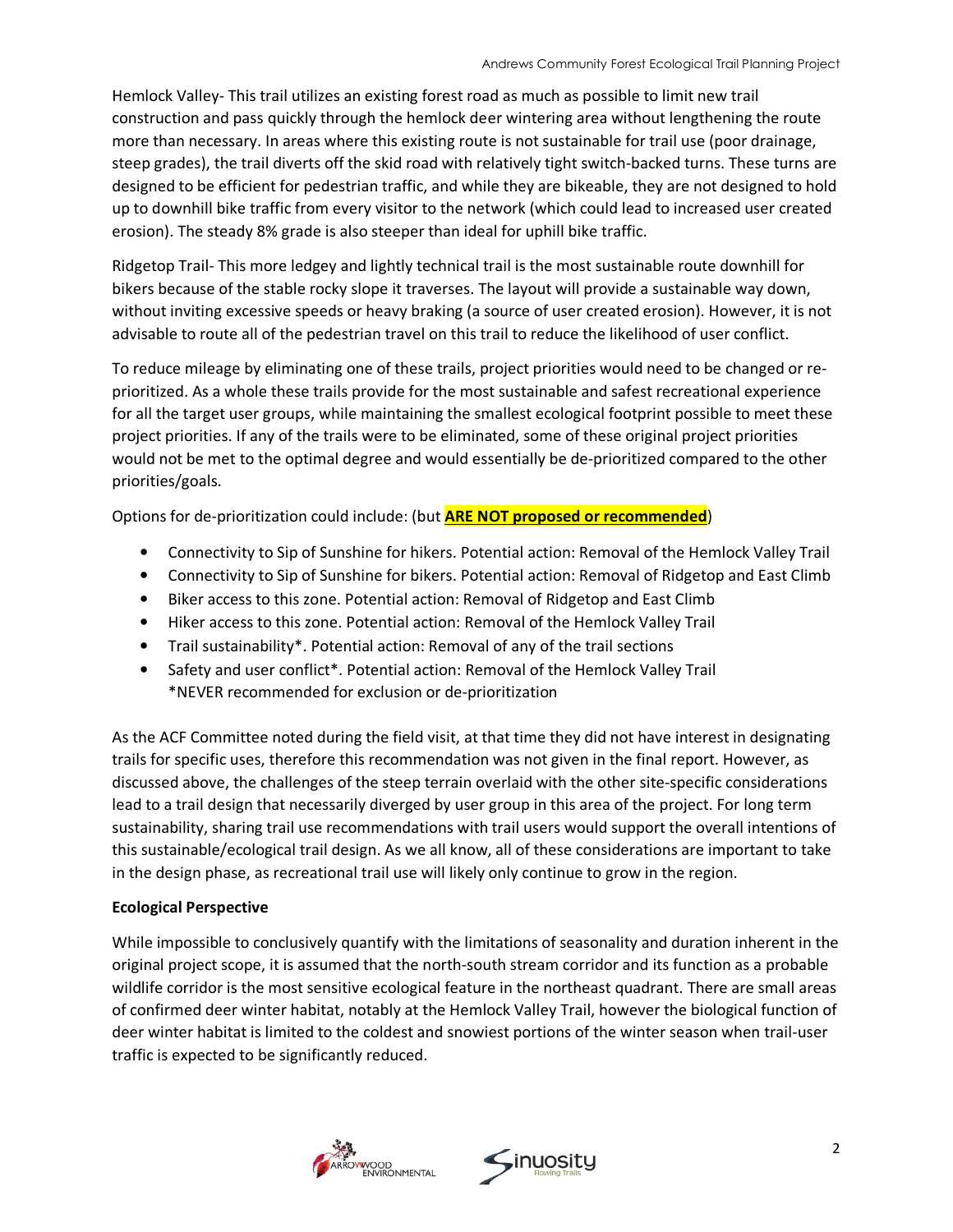With well-designed and constructed trails that appropriately consider site-specific constraints such as slope, soil stability, stream crossings, wetland avoidance, etc. ecological considerations turn to influences on general and species-dependent habitat, wildlife movement patterns, and landscape connectivity. All trails, as well as dispersed human recreation for that matter, can be expected to have impact on ecological features and wildlife behavior. In discrete areas such as the northeast quadrant in question, the level of impact is typically more a function of the density of users than the density of trails or trail miles. In other words, the same user volume per day on fewer trails will likely have similar overall impacts on wide ranging wildlife and general habitat quality as spreading these users out over more trails in close proximity. In addition, trails that require more geographic area to safely and sustainably support the designed user base due to factors such as slope stability will have a greater impact on localized wildlife such as nesting birds, reptiles, and amphibians than a straight-line trail would.

Trails that provide the greatest distance from the stream/wildlife corridor will offer that feature the greatest level of protection, and this is worthy mitigation from an ecological perspective. However, twice as much traffic, noise, and activity on a trail a short distance further away will, in all likelihood, still result in some level of wildlife behavioral responses at the corridor. Fewer, and straighter, trails will impact less of the natural environment, but such limits are not practical in all situations.

If re-wilding of the northeast quadrant is the primary goal, consideration of no-trail options in this region would offer the highest amount of protection. If human recreation remains a component of the management goals in this area, the desired use-types will necessarily inform the trail requirements. Fewer trails may create less overall area of disturbance, but sustainable design requirements cannot be ignored without causing significant unintended consequences to other resources such as water quality and natural community protection.

**Question 2: Can you comment on the departure of the trail design from the Concept Map that was developed by the Interim Planning Committee and the planning firm SE Group in 2019? This is a concern expressed by several residents, particularly regarding the change of routing from the northwest quadrant to the northeast quadrant. We simply request your ecological/design justification for this departure.** 

*The original conceptual design provided at the outset of the project did not take into account the challenging ground conditions. This property is rife with un-mapped micro- features such as smaller streams, bedrock cliff zones, and fresh skid roads, which created a baseline of constraints for viable sustainable trail location. (p.7, ACF Ecological Trail Design Report)*

Response: On-the-ground natural resource evaluation focused on trail-compatibility was **not**  conducted in support of the Concept Map trail design. Large scale natural resource features were identified by various parties including the VLT ecologists and UVM students, however many notable features- especially wetlands and streams- were left unidentified and unmapped.

In addition to smaller trail constraints, our site investigation identified the central north-south stream valley as a potentially significant wildlife corridor. In light of this finding, it was determined that crossing this feature should be limited to as few areas as possible. We further sought to reduce trail impacts to both sides of the stream valley, leaving an undisturbed area to facilitate wildlife movement.